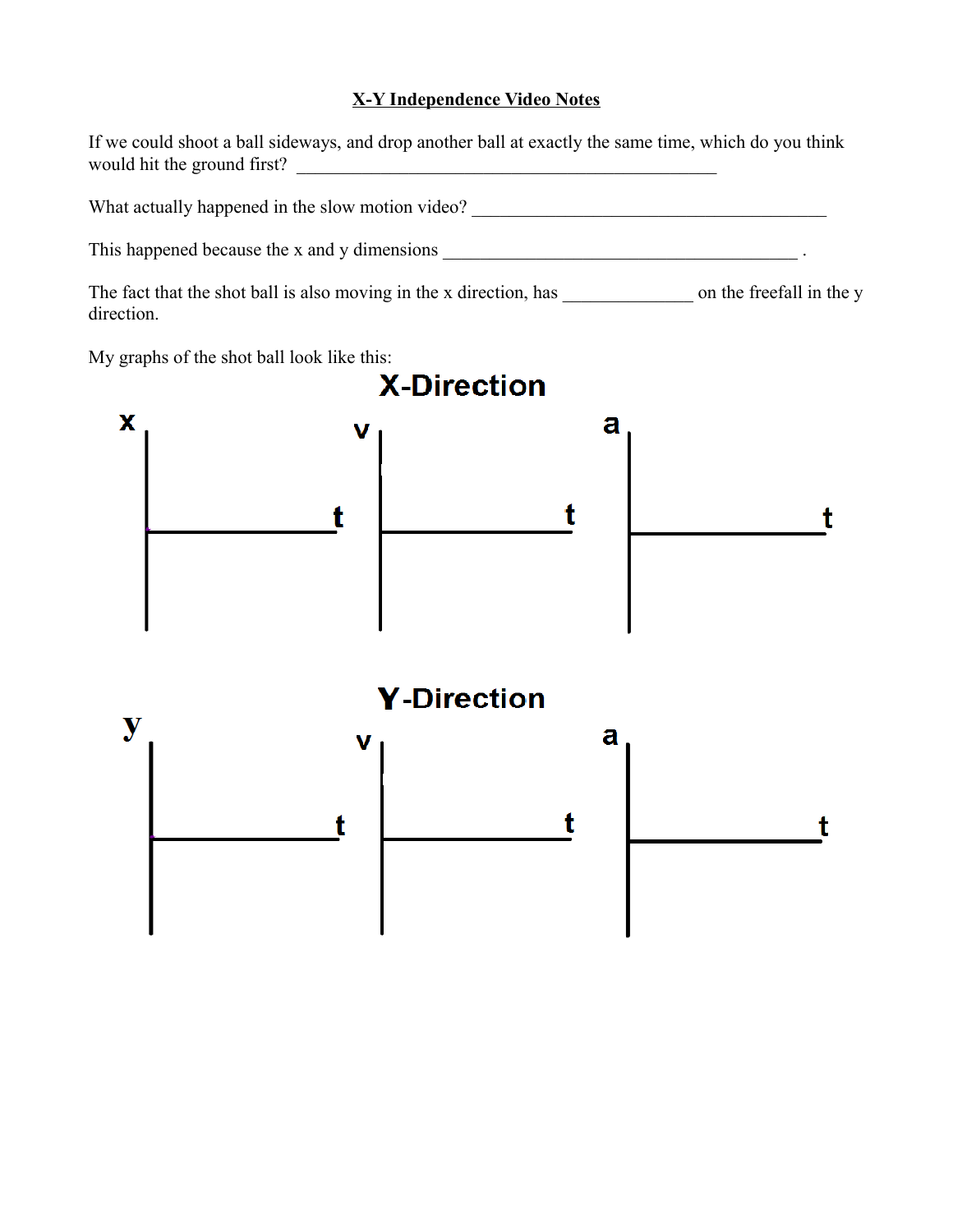The correctly drawn graphs of the shot ball look like this:



This also works for bullets. How did the mythbusters prove this?

What happened in the Japanese video? Why did that happen?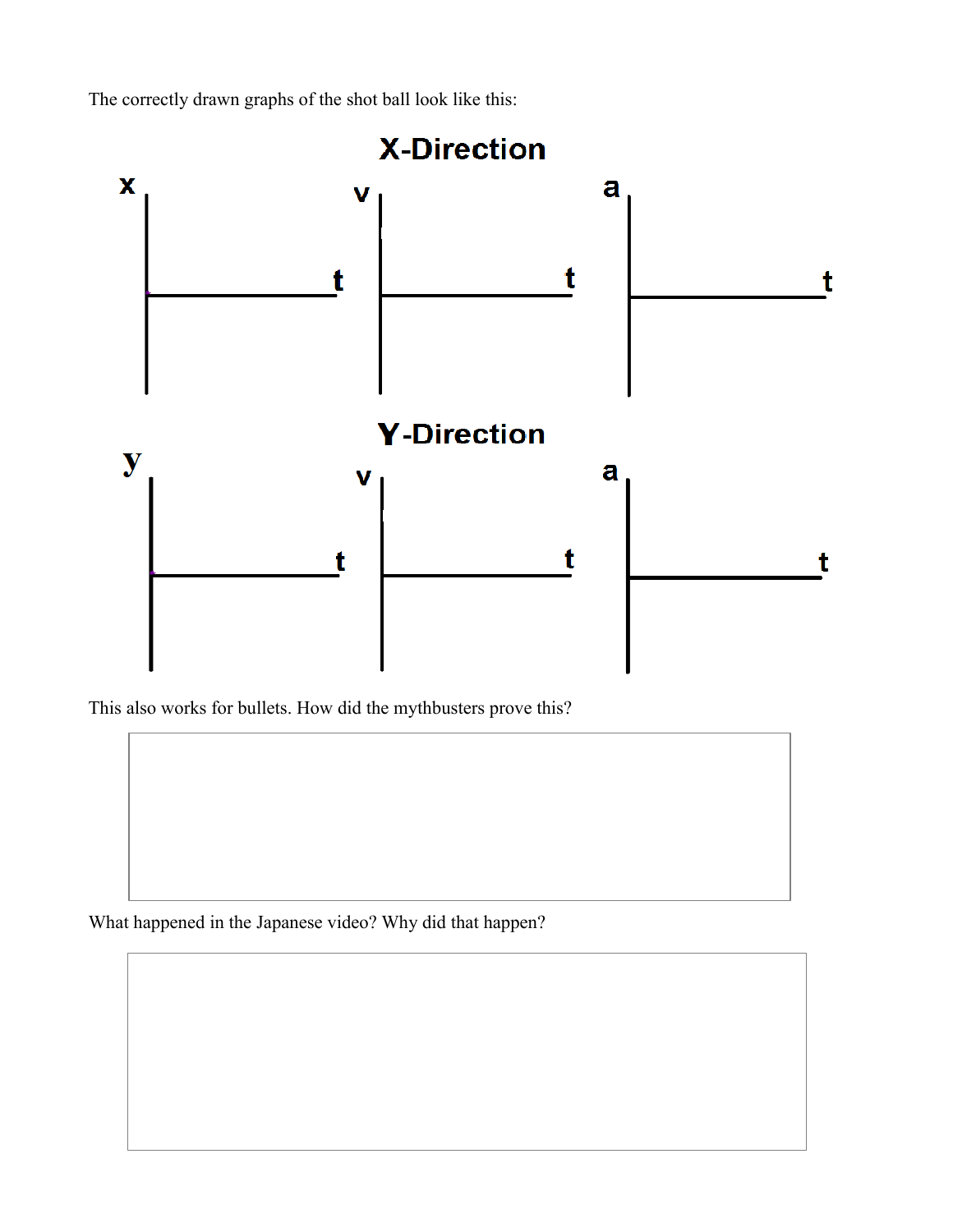## **Vectors Video Notes**

 $\mathcal{L}_\mathcal{L} = \{ \mathcal{L}_\mathcal{L} = \{ \mathcal{L}_\mathcal{L} = \{ \mathcal{L}_\mathcal{L} = \{ \mathcal{L}_\mathcal{L} = \{ \mathcal{L}_\mathcal{L} = \{ \mathcal{L}_\mathcal{L} = \{ \mathcal{L}_\mathcal{L} = \{ \mathcal{L}_\mathcal{L} = \{ \mathcal{L}_\mathcal{L} = \{ \mathcal{L}_\mathcal{L} = \{ \mathcal{L}_\mathcal{L} = \{ \mathcal{L}_\mathcal{L} = \{ \mathcal{L}_\mathcal{L} = \{ \mathcal{L}_\mathcal{$ 

Before vectors were understood, we thought \_\_\_\_\_\_\_\_\_\_\_\_\_\_\_\_\_\_\_\_\_\_\_\_\_\_\_\_\_\_\_\_\_\_\_\_\_\_\_\_\_\_\_\_\_

We draw a vector as an \_\_\_\_\_\_\_\_\_\_\_\_\_\_\_\_.

We can add vectors like this:

And subtract vectors like this:

In physics, we need to split vectors into their x and y components.

Cannonball path diagram:

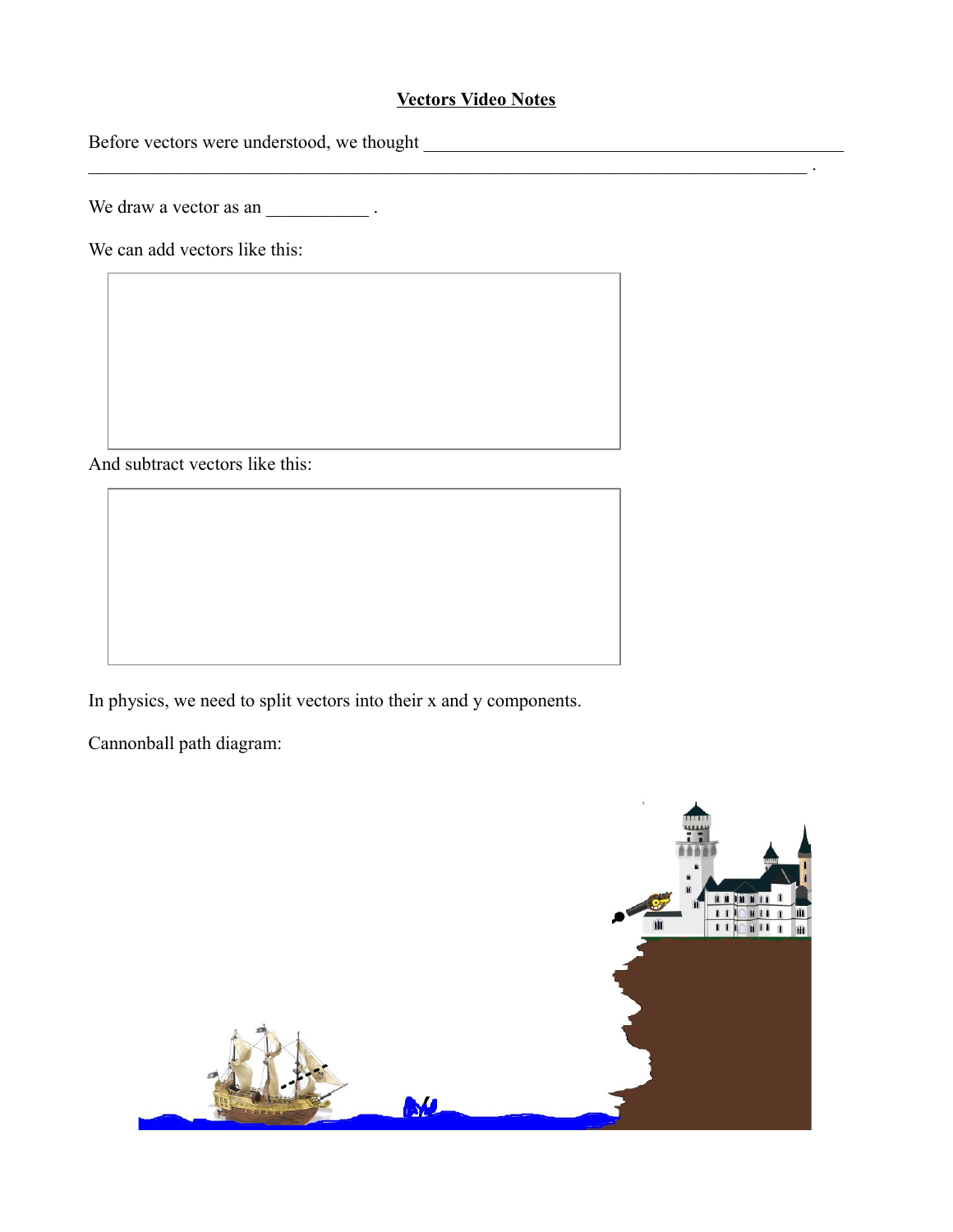Example with numbers:



Move the up component to make a vector triangle:



Then use SOHCAHTOA to find equations for the up part (Vi) and the left part (Vx):



Plug numbers into the equation to get: